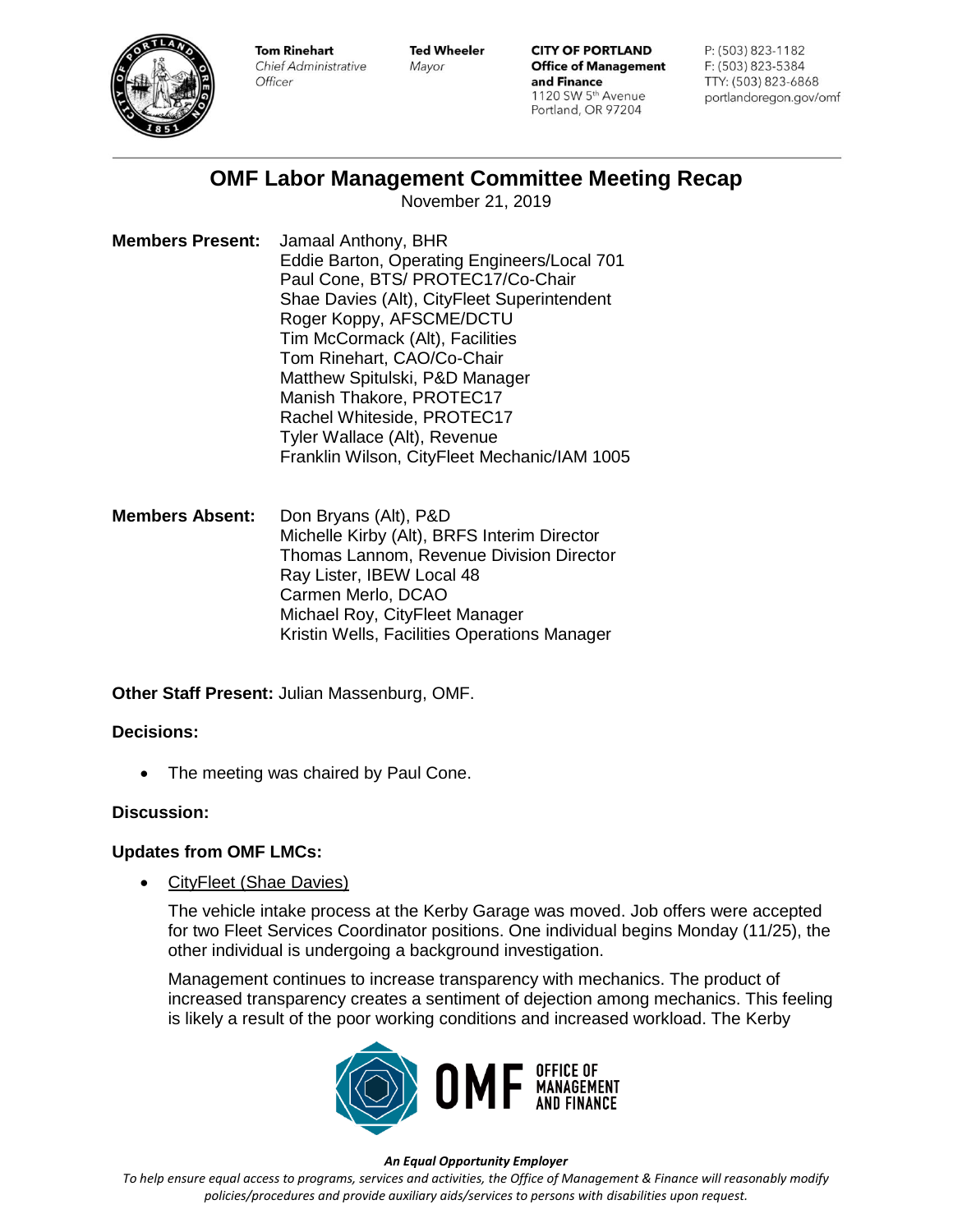Garage is a run-down facility and mechanics are feeling underappreciated due to the working conditions. The garage needs updated fire and life safety measures. Additionally, a study acknowledged that CityFleet needs approximately 6 more mechanics to adequately support its customer base.

CityFleet's managers are trying to lift employee spirits – as increased transparency has emphasized the working conditions at Kerby Garage. It was noted that Fleet has a Process Improvement Team (known as the PIT Crew) established – charged with formulating efficiencies throughout the division. The PIT Crew cannot change the working conditions at the Kerby Garage, as changes require fund sources. Conversations need to be had with Fleet's customers to identify funds to improve the Kerby Garage. One possible way to fund Kerby Garage improvements is by expanding an upcoming Fire Bond.

#### • Facilities (Tim McCormack, Eddie Barton)

Facilities hired three Facilities Workers, there are three additional Facilities Workers positions to be filled. Currently, there are three Facilities Maintenance Technicians (FMTs) vacancies. Facilities is identifying different strategies to conduct outreach for these positions. The division may create another classification that does not require a Limited Maintenance Electrician (LME) license. Tim noted that the Portland Building is opening soon, and the division will be stretched by the additional workload.

#### • BTS/P&D (Paul Cone, Matthew Spitulski)

The BTS LMC was given a presentation by Carolyn Glass. The presentation was about a software called *Office Vibe,* which is used to check office pulse. The system provides a platform for employees to provide comments about management and the mood of the office.

Conversations continue regarding transparency in hiring practices to ensure equitable outcomes are achieved. BTS's online repository of employee resources was updated. Paul also noted that P&D staff joined the BTS LMC.

P&D is working on a pilot project with Facilities to provide centralized office supplies in the new Portland Building.

### • Revenue (Roger Koppy, Tyler Wallace)

The Integrated Tax System is moving to the 'decision-making' phase. There are upcoming decisions regarding integration of the Clean Energy Surcharge.

Louisville, KY recently implemented their ITS and the Revenue Division sent the project's subject matter experts (SMEs) to Louisville to obtain lessons learned. Louisville's most prominent pressure after ITS go-live was their lack of training resources. Training for Revenue's ITS begins in June 2020 and the division is ensuring that a training plan is in place. Louisville did a great job of creating efficiencies through its ITS implementation. A recent all-staff meeting included a panel of representatives from the Oregon Dept. of Revenue and GenTax (ITS vendor). During the all-staff meeting, attendees conducted a 'future state' brainstorm activity. Revenue continues to be intentional with their change management efforts and has nominated change ambassadors throughout the division to control messaging and uproot concerns that